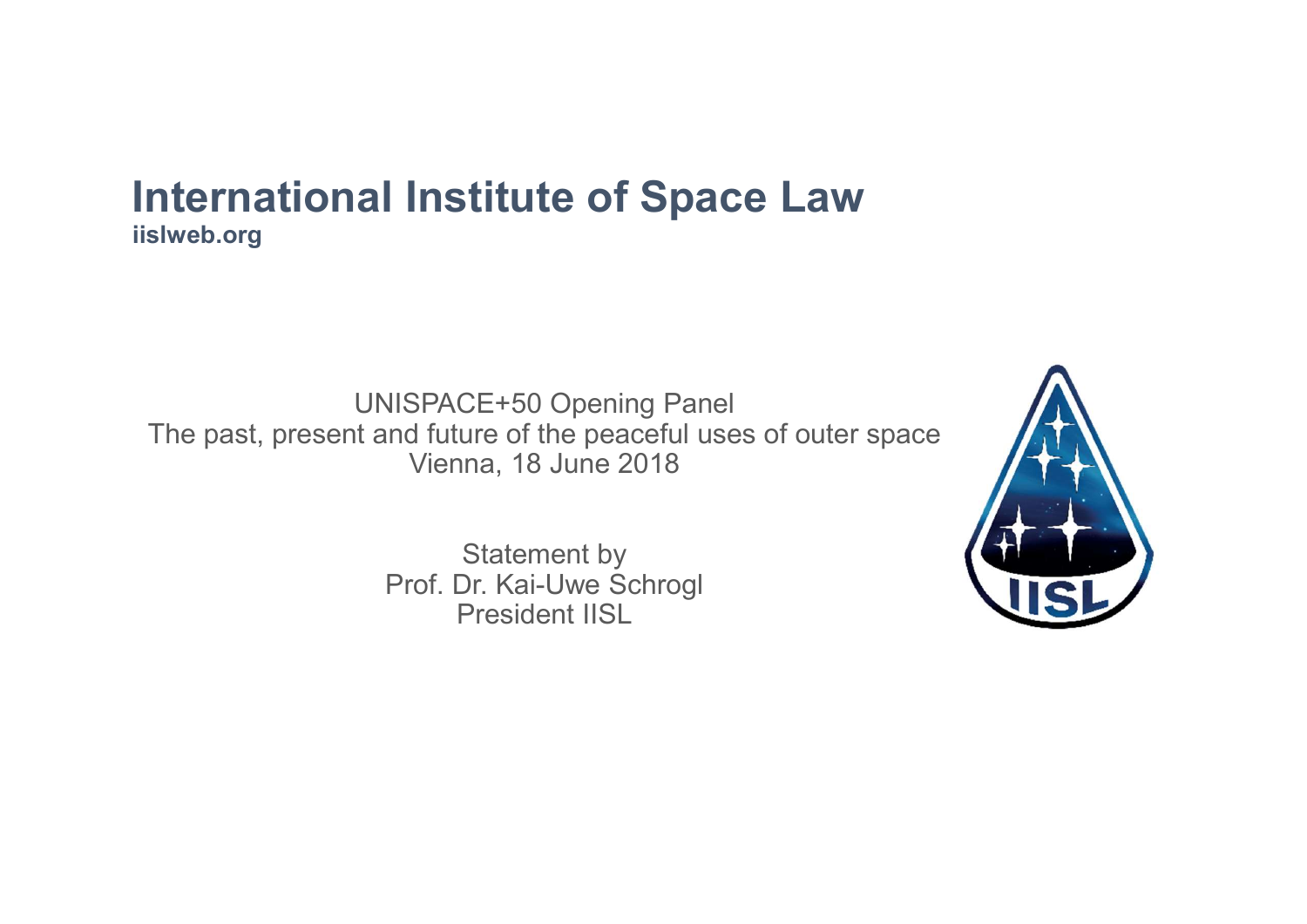# International Institute of Space Law<br>
islweb.org<br>
50<sup>th</sup> anniversary of the Outer Space Treaty in 2017<br>
Time for reflection<br>
- Are the existing principles of space law still valid?<br>
- Are the provisions of space law univer International Institute of Space Law<br>
islweb.org<br>
50<sup>th</sup> anniversary of the Outer Space Treaty in 2017<br>
Time for reflection<br>
- Are the existing principles of space law still valid?<br>
- Are the provisions of space law univer International Institute of Space Law<br>
Fo<sup>th</sup> anniversary of the Outer Space Treaty in 2017<br>
Time for reflection<br>
- Are the existing principles of space law still valid?<br>
- Are the provisions of space law universally accept International Institute of Space Law iislweb.org



50<sup>th</sup> anniversary of the Outer Space Treaty in 2017

#### Time for reflection

- 
- 
-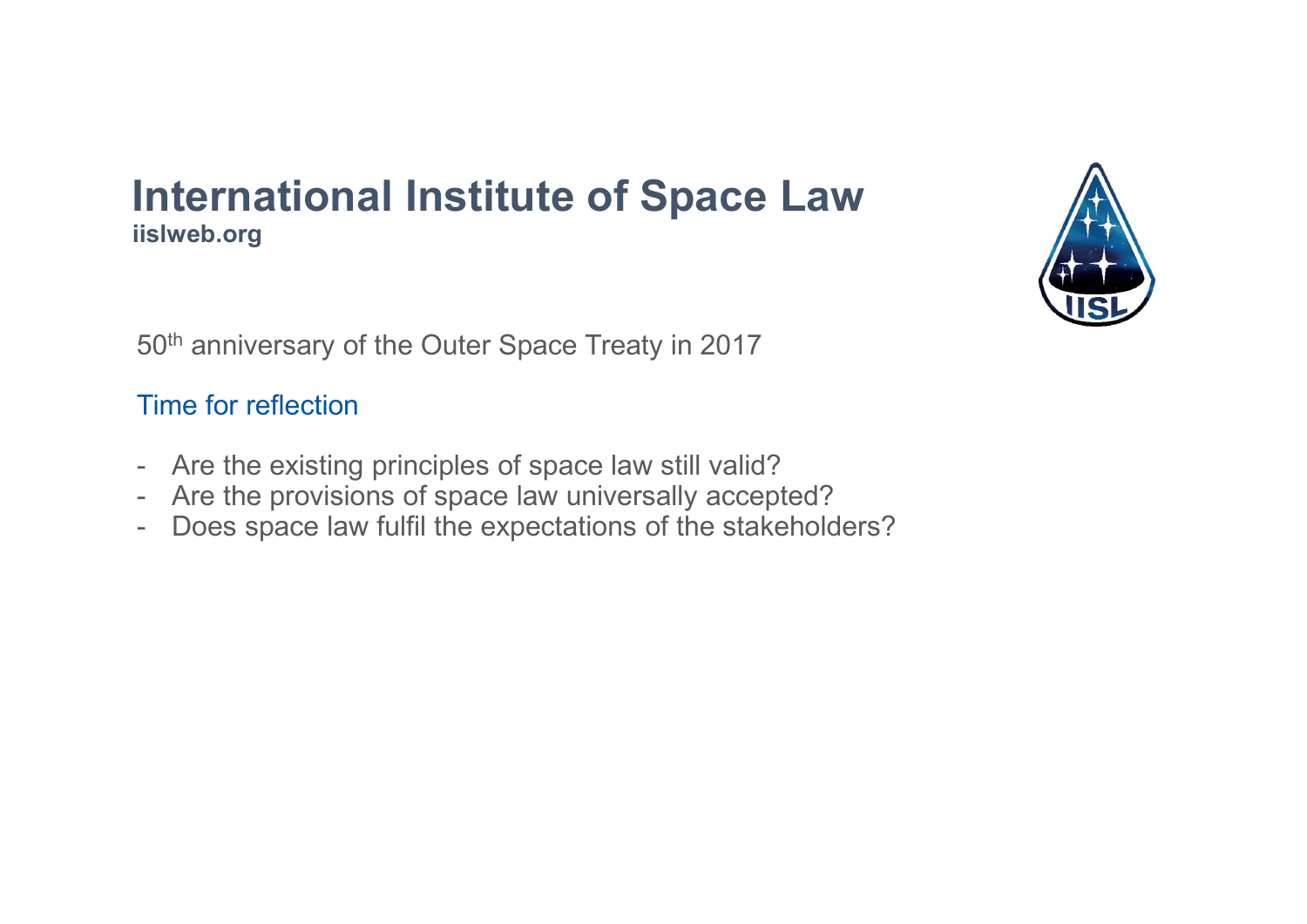



Un.  $\sigma$ Ü.

equitable use remote sensing<br>planetary protection<br>province of all mankind<br>national space legislation authorization of private activities nternational cooperation freedom of useneeds of developing countries<br>benefit and interest of all countries space traffic r space traffic management envoys of mankind non-appropriation espons state liability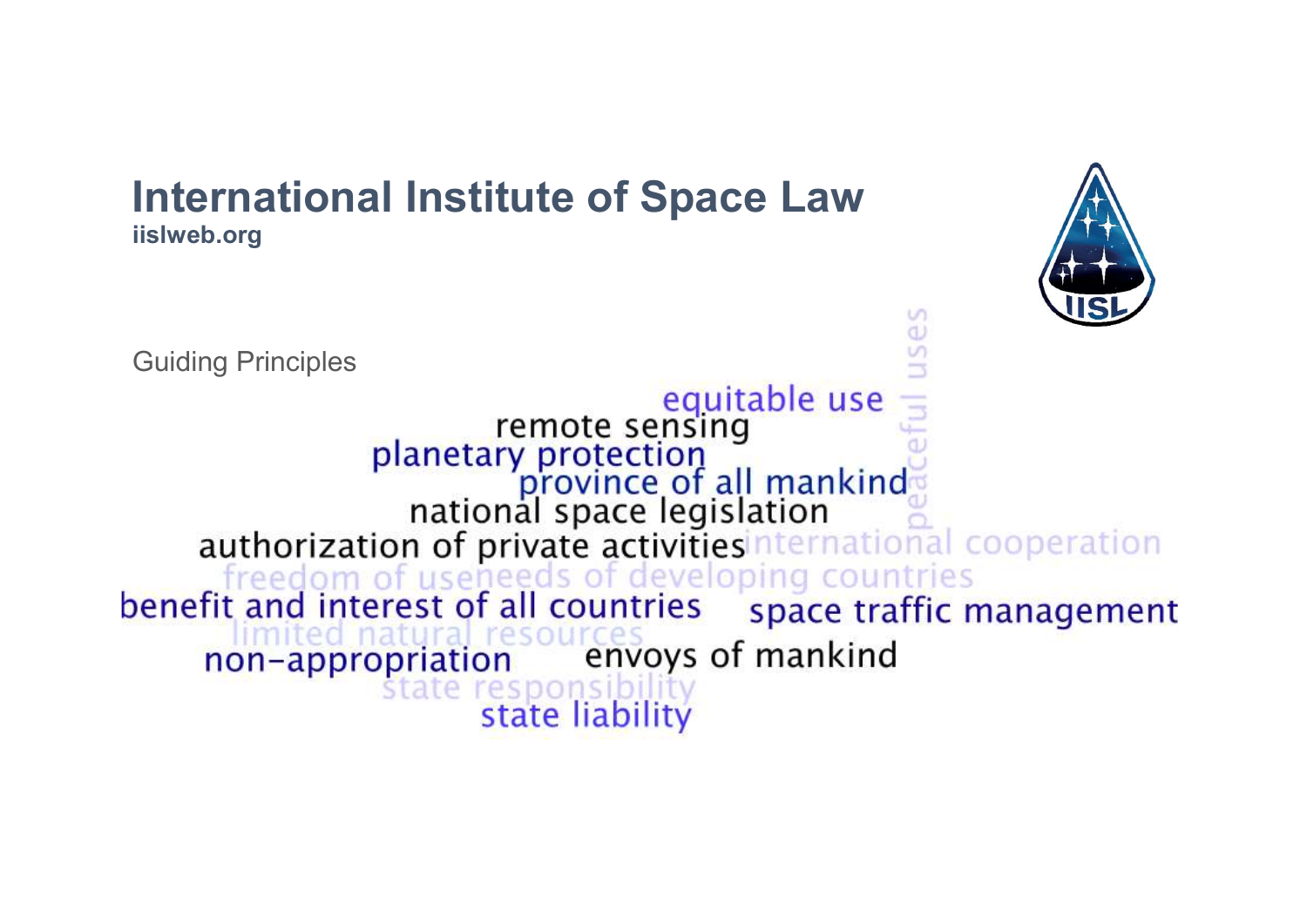# **International Institute of Space Law**<br>
islweb.org<br>
50<sup>th</sup> anniversary of UNISPACE I: UNISPACE+50 in 2018<br>
Time for action<br>
- Maintain the rule of law in outer space and the freedom of use<br>
- Aim at coherence for internati International Institute of Space Law iislweb.org

50<sup>th</sup> anniversary of UNISPACE I: UNISPACE+50 in 2018



### Time for action

- 
- 
- **International Institute of Space Law**<br>
Islweb.org<br>
50<sup>th</sup> anniversary of UNISPACE I: UNISPACE+50 in 2018<br>
Time for action<br>
 Maintain the rule of law in outer space and the freedom of use<br>
 Guarantee a legal system provi **International Institute of Space Law (ISPN)**<br>
Fo<sup>th</sup> anniversary of UNISPACE I: UNISPACE+50 in 2018<br>
Time for action<br>
- Maintain the rule of law in outer space and the freedom of use<br>
- Guarantee a legal system providing and between international and national space law (avoiding flags of convenience) International Institute of Space Law<br>
50<sup>th</sup> anniversary of UNISPACE I: UNISPACE+50 in 2018<br>
Time for action<br>
- Maintain the rule of law in outer space and the freedom of use<br>
- Guarantee a legal system providing equality dislweb.org<br>
50<sup>th</sup> anniversary of UNISPACE I: UNISPACE+50 in 2018<br>
Time for action<br>
- Maintain the rule of law in outer space and the freedom of use<br>
- Guarantee a legal system providing equality and equitability<br>
- Aim 50<sup>m</sup> anniversary of UNISPACE I: UNISPACE+50 in 2018<br>
Time for action<br>
- Maintain the rule of law in outer space and the freedom of use<br>
- Guarantee a legal system providing equality and equitability<br>
- Aim at coherence fo
- use of outer space (environment free of debris)
- frontiers and human endeavours thus enabling future advancements
- economic benefits of space activities and the use of space resources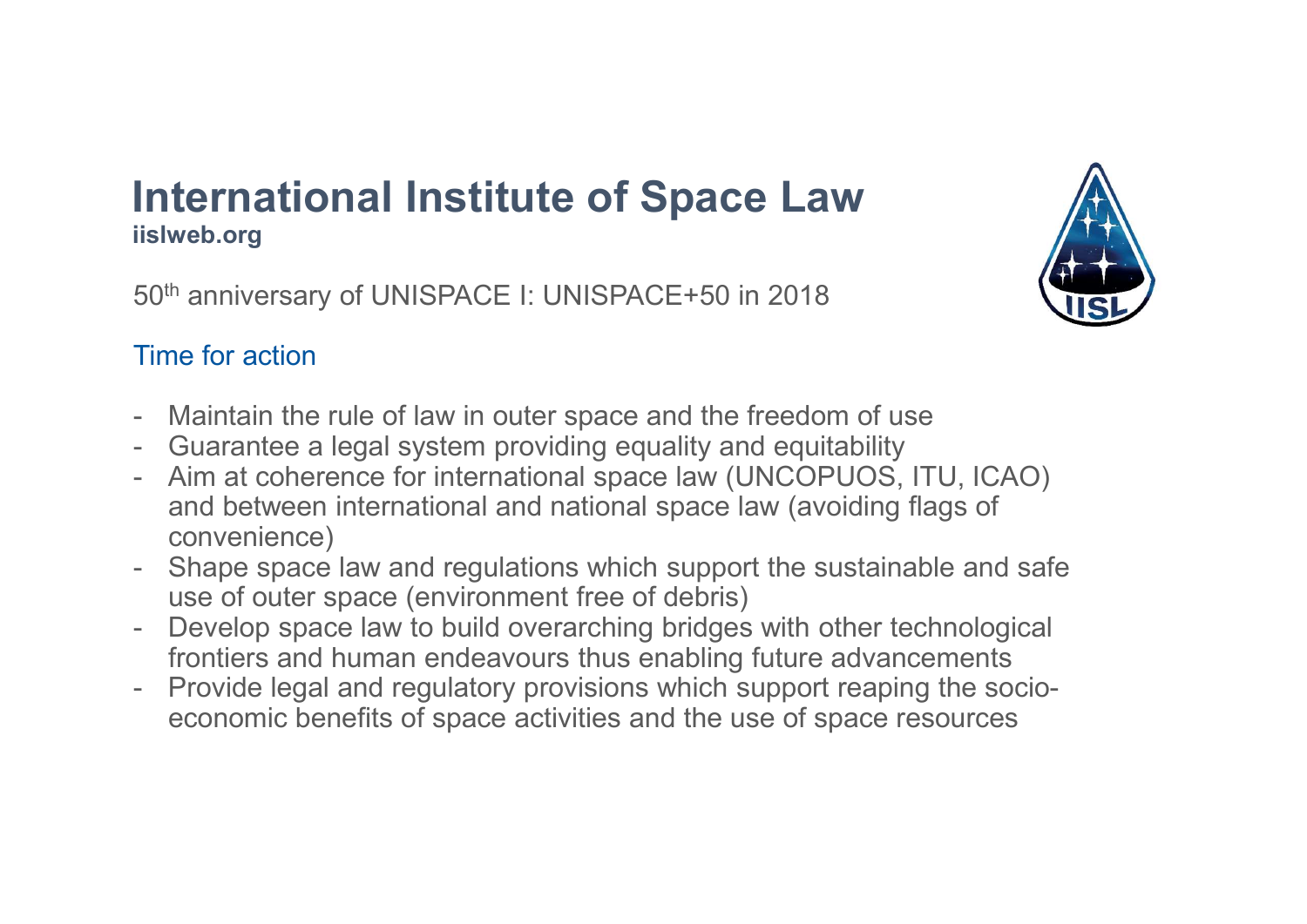### The contribution of IISL



- International Institute of Space Law<br>
Inslweb.org<br>
The contribution of IISL<br>
 Only global professional association for space law with members from<br>
around 50 countries on all continents (members with important roles in<br>
i around 50 countries on all continents (members with important roles in international and national development of space law) International Institute of Space Law<br>
islweb.org<br>
The contribution of IISL<br>
- Only global professional association for space law with members from<br>
around 50 countries on all continents (members with important roles in<br>
in **International Institute of Space Law<br>
Filter contribution of IISL**<br>
- Only global professional association for space law with members from<br>
around 50 countries on all continents (members with important roles in<br>
internati
- 
- 
- understandings of space law (symposia and workshops)<br>Testbed for upcoming issues and new concepts of space law (e.g. space **International Institute of Space Law**<br> **Instruction** of IISL<br>
The contribution of IISL<br>
- Only global professional association for space law with members from<br>
around 50 countries on all continents (members with important and cyber law, law for the space between air space and outer space, Islive b.org<br>
The contribution of IISL<br>
- Only global professional association for space law with members from<br>
around 50 countries on all continents (members with important roles in<br>
international and national development
- Space Traffic Management)<br>Capacity building for and through the next generation (Manfred Lachs Moot Court Competition, paper competitions)